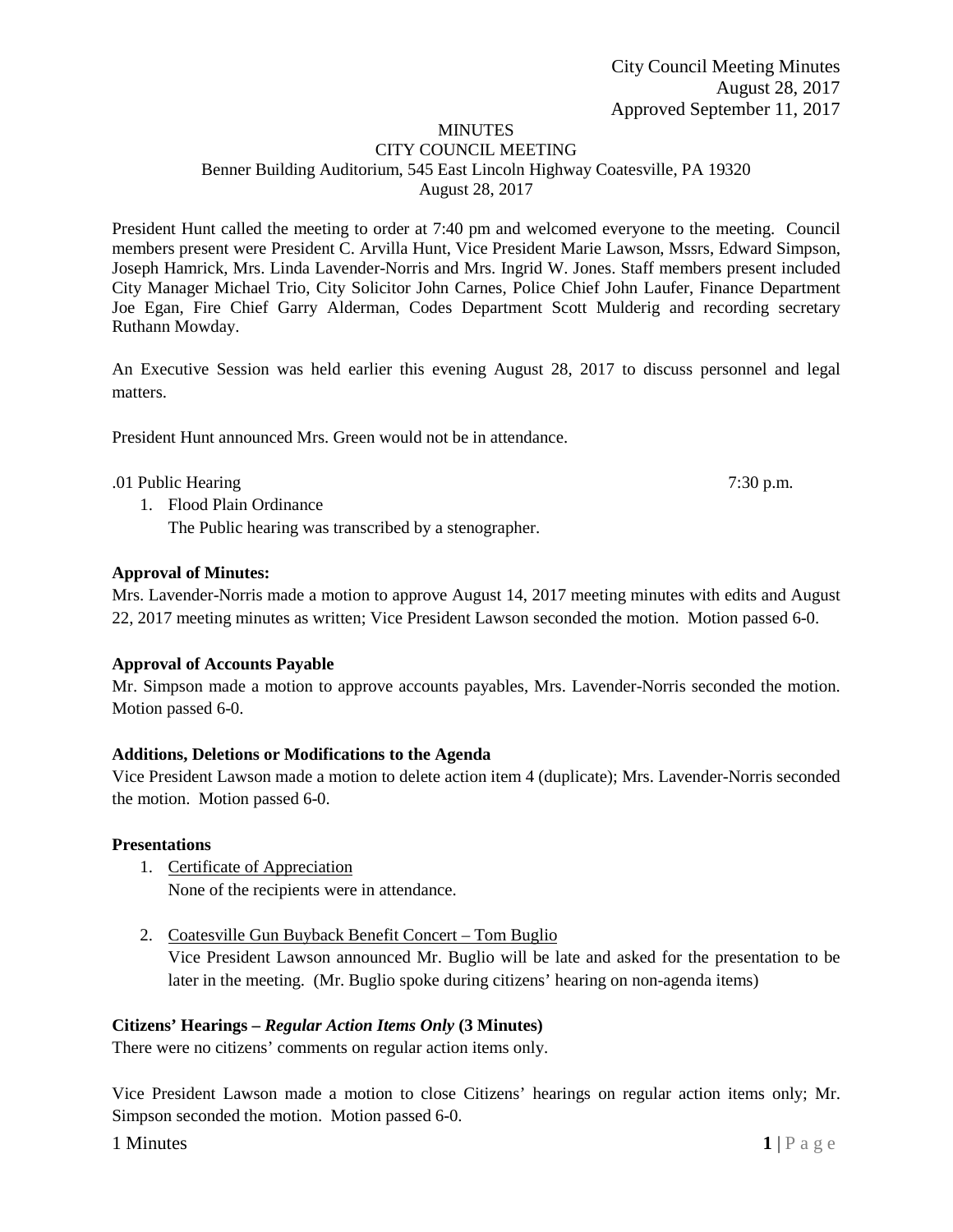### **Regular Action Items**

- 1. Receive and consider Second Reading and Adoption an Ordinance requiring all persons, partnerships, businesses and corporations to obtain a permit for any construction to development; providing for the issuance of such permits; setting forth certain minimum requirements for new construction and development within areas of the City of Coatesville which are subject to flooding; and establishing penalties for any persons who fail, or refuse to comply with, the requirements or provisions of the Floodplain Conservation Overlay District (FC); and accomplishing same by amending Article VIII of the Zoning Ordinance and replacing existing subsections 224-21 through 224-28 with the newly stated provisions identified. Mr. Simpson made a motion to approve second reading and adoption an Ordinance requiring all persons, partnerships, businesses and corporations to obtain a permit for any construction to development; providing for the issuance of such permits; setting forth certain minimum requirements for new construction and development within areas of the City of Coatesville which are subject to flooding; and establishing penalties for any persons who fail, or refuse to comply with, the requirements or provisions of the Floodplain Conservation Overlay District (FC); and accomplishing same by amending Article VIII of the Zoning Ordinance and replacing existing subsections 224-21 through 224-28 with the newly stated provisions identified; Vice President Lawson seconded the motion. Motion passed 6-0.
- 2. Receive and consider Second Reading and Adoption an Ordinance for the licensing agreement for the administration copier Mrs. Lavender-Norris made a motion to approve second reading and adoption an Ordinance for

the licensing agreement for the administration copier; Vice President Lawson seconded the motion. Motion passed 6-0.

3. Receive and consider recommendation from the Civil Service Commission for the hiring of Josh Schreiber as full time fire fighter for the City of Coatesville Mr. Trio explained the hiring of Mr. Schreiber is to fulfill an existing position.

Mrs. Jones made a motion to approve the Civil Service recommendation for the hiring of Josh Schreiber as full-time Firefighter for the City of Coatesville; Vice President Lawson seconded the motion. Motion passed 6-0.

- 4. Receive and consider Licensing Ordinance for Administration Copier
- 5. Receive and consider Cedarville Engineering proposal for professional services of the Coatesville City Hall Renovations. Mrs. Lavender-Norris made a motion to approve the Cedarville Engineering proposal 1.0 Engineering drawings for \$11,000 only; Vice President Lawson seconded the motion. Motion passed 6-0.

Vice President Lawson made a motion to close regular action items; Mrs. Lavender-Norris seconded the motion. Motion passed 6-0.

## **Discussion Item**

1. Meeting Minutes

Council asked for a detail of the expenses for the move to the Benner Building.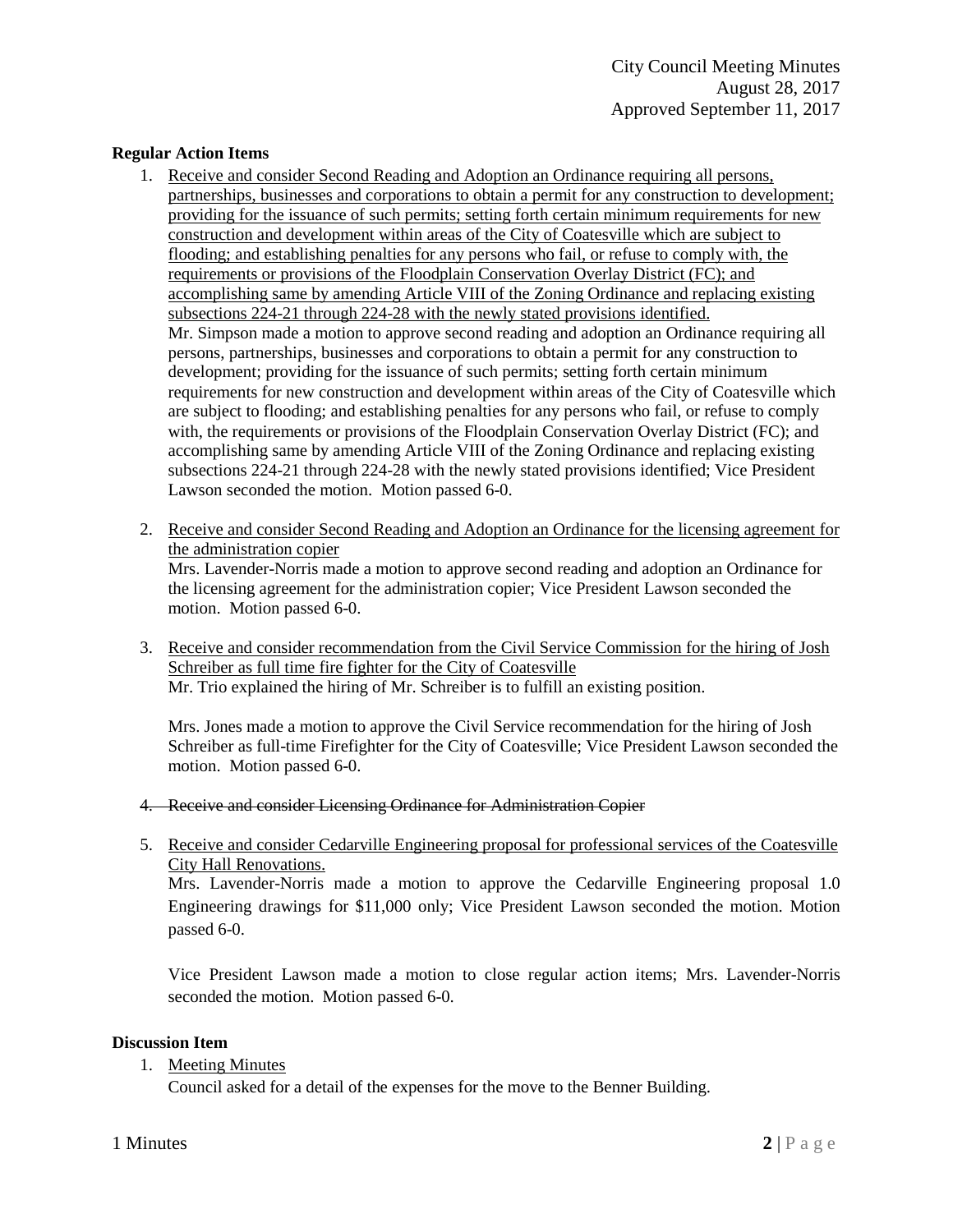### **Solicitors Report**

Mr. Carnes announced:

- City Hall Renovations Special meeting was held on Tuesday, August 22, 2017 at which time the lowest responsible bidder and the contract was approved with an addendum thereto requiring the use of local labor. The other construction work prime bids for General Contractor, Electrical, Plumbing, and HVAC is out to bid with bids due to be received on September 7, 2016 so that the construction can directly follow the demolition work.
- Floodplain Ordinance draft Floodplain Ordinance prepared by the City Engineer and modified it to make it a part of the City's Zoning Ordinance.
- Advertised for second reading of an Ordinance to address financing of a new color copier and maintenance agreement and new shredder.
- Reviewed various draft contracts and agreements and assisted with various miscellaneous matters involving litigation and enforcement has assisted the City in its interpretation of codes, rules and regulations and involving various personnel.

## **City Manager's Report**

Mr. Trio announced:

- Currently working out bugs with the buildings need to work out the glitches
- Moving forward on contractors City Hall demo began today and will be done within 30 days
- $\bullet$  1<sup>st</sup> Avenue and Lincoln Highway hopefully receive the funding this year
- $3<sup>rd</sup>$  Avenue is moving forward will be open in 3-4 weeks
- Floodplain Ordinance was a mandate

## **Citizens' Hearings –** *Non-Agenda Items Only* **(3 Minutes)**

### Allen Belser

Mr. Belser asked for better access to the building. The doors were locked. Mr. Trio explained we are currently working on this issue.

### Melanie Roberts

Ms. Roberts voiced her concerns regarding payment for the Jazz series that was cancelled. She had a verbal contract to play at the events. Two were cancelled last minute due to the rain. It was not her fault the events were cancelled. She had to pay \$375 out of her pocket to the band. Mrs. Lavender-Norris explained the event was canceled and Ms. Roberts did not play so there will be no payment. Mr. Carnes explained the Committees responsibilities regarding events.

### Laurie Shannon-Bailey

MS. Bailey introduced Sergeant Rodger Ollis to discuss the Gun Buy Back. Sergeant Olli explained there will be a fundraiser on September 2, 2017 call the Coatesville Peace festival Event. The gun buy back will be September 16, 2017.

## Tom Buglio (Presentation #2)

Mr. Buglio explained the gun buy back is to get the guns off the street. It is a good effort to get rid of the guns. The concert is designed to raise funds for the cause. Vice President Lawson thanked everyone for